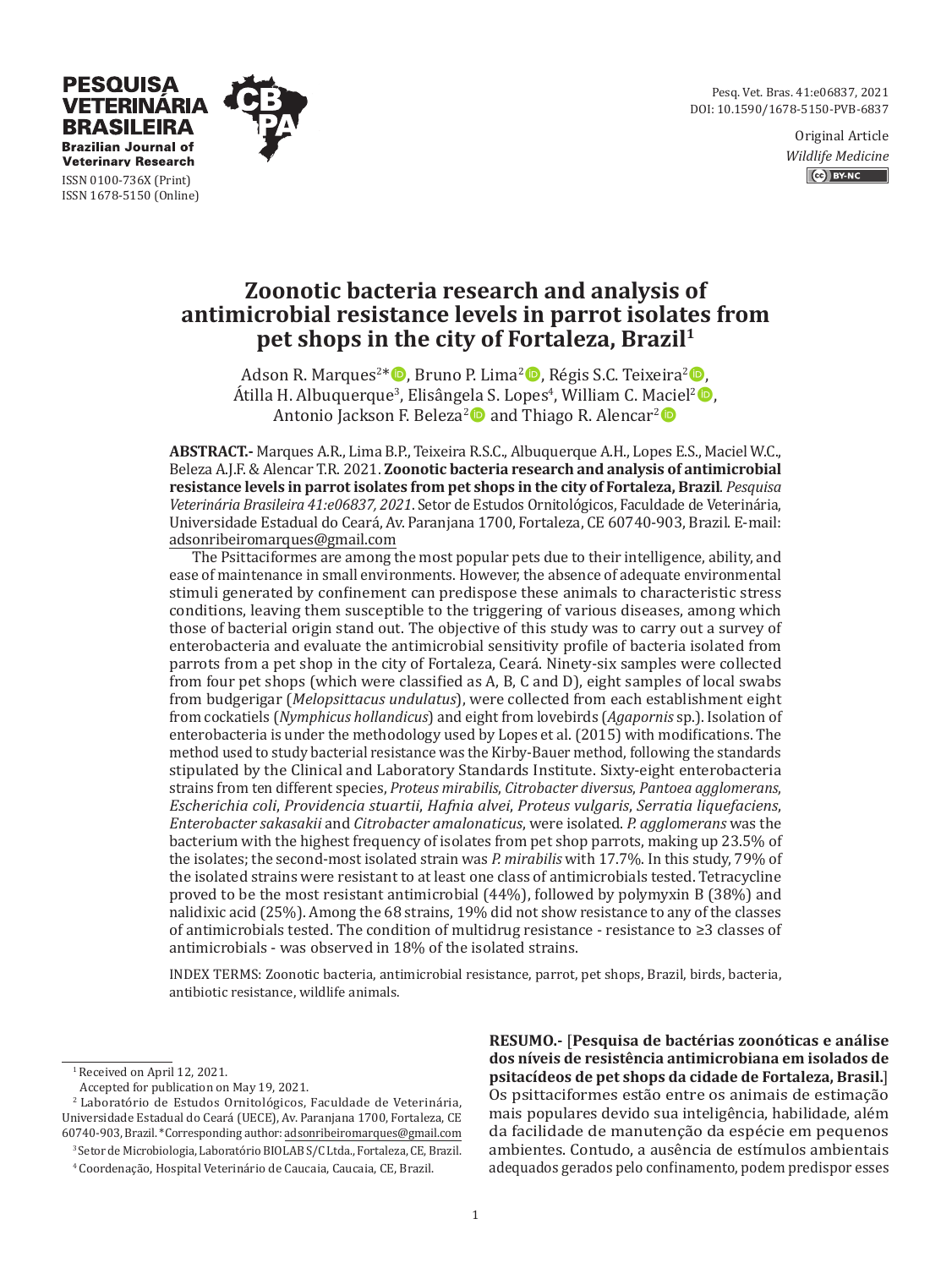animais a quadros característicos de estresse, deixando-os susceptíveis ao desencadeamento de várias doenças dentre elas se destacam as de origem bacteriana. O objetivo desse trabalho foi realizar uma pesquisa de enterobactérias e avaliar o perfil de sensibilidade antimicrobiana de bactérias isoladas de psitacídeos de pet shop da cidade de Fortaleza, Ceará. Foram coletadas 96 amostras de quatro pet shops (os quais foram classificados em A, B, C e D), sendo coletados de cada estabelecimento oito amostras de suabes clocais oriundos de periquitos australianos (*Melopsittacus undulatus*), oito de calopsitas (*Nymphicus hollandicus*) e oito de agapornis (*Agapornis* sp.). O isolamento de enterobactérias está de acordo com a metodologia utilizada por Lopes et al. (2015) com modificações. O método utilizado para o estudo de resistência bacteriana foi o de Kirby-Bauer, seguindo os padrões estipulados pela Clinical and Laboratory Standards Institute. Foi isolado um total de 68 cepas de enterobactérias, de dez espécies diferentes, *Proteus mirabilis*, *Citrobacter diversus*, *Pantoea agglomerans*, *Escherichia coli*, *Providencia stuartii*, *Hafnia alvei*, *Proteus vulgaris*, *Serratia liquefaciens*, *Enterobacter sakasakii* e *Citrobacter amalonaticus. Pantoea agglomerans* foi a bactéria com maior percentagem de frequência dos isolados de psitacídeos de pet shop, perfazendo um total de 23,5% dos isolados, a segunda cepa mais isolada foi *Proteus mirabilis* com 17,7%. Neste estudo 79% das cepas isoladas foram resistentes a pelo menos uma classe de antimicrobianos testados, tetraciclina demonstrou ser o antimicrobiano com maior resistência (44%), seguido da polimixina B (38%) e do ácido nalidíxico (25%). Dentre as 68 cepas isoladas, 19% não apresentaram resistência a qualquer uma das classes de antimicrobianos testadas. A condição de multirresistência, ou seja, resistência a ≥3 classes de antimicrobianos foi observado em 18% das cepas isoladas.

TERMOS DE INDEXAÇÃO: Bactérias zoonóticas, resistência antimicrobiana, psitacídeos, pet shops, Brasil, aves, bactérias, resistência a antibióticos, animais selvagens.

# **INTRODUCTION**

Birds of the order Psittaciformes are widespread throughout the world and comprise more than 350 species distributed in four families: Psittacidae (African parrots), Psittaculidae (parrots, macaws and parakeets), Strigopidae (New Zealand parrots) and Cacatuidae (cockatoos) (Gill & Donsker 2019). Parrots are currently the most popular pets due to their intelligence, ability, and ease of maintenance in small environments. Among the most sought after are the budgerigars (*Melopsittacus undulatus*), cockatiels (*Nymphicus hollandicus*) and parrots (*Amazona aestiva*) (Dlugosz et al. 2015).

Several diseases are transmitted from domestic birds to humans through direct or indirect contact with sick birds or asymptomatic carriers. Among these diseases, those of bacterial origin stand out, considered the most common zoonotic agents (Akhter et al. 2010). Among the bacteria identified as important avian pathogens related to management failures in captive birds, those belonging to the Enterobacteriaceae family stand out (Janda & Abbot 2008). The most problematic enterobacteria for Psittaciformes are *Escherichia coli*, *Yersinia* spp. and *Salmonella* spp., hence the importance of parrots to public health due to their potential to harbor zoonotic pathogens (Simpson 1996).

Concerns about antimicrobial resistance are currently on the rise, in addition to the zoonotic potential of these enterobacteria (Cunha et al. 2013, Hidasi et al. 2013, Mekes et al. 2020, Falagas et al. 2021, Yuan et al. 2021). The widespread use of antimicrobial drugs, both in the treatment of diseases and animal production, resulted in selective pressure and the consequent emergence of multiresistant bacteria (Allen et al. 2010). Therefore, this study aimed to investigate enterobacteria from parrots from pet shops in Fortaleza, Ceará and evaluate the antimicrobial sensitivity profile of the isolated bacterial strains.

## **MATERIALS AND METHODS**

**Sampling.** Ninety-six samples were collected from four pet shops (which were classified as A, B, C and D) located in the city of Fortaleza/CE, with eight samples of local swabs from budgerigars (*Melopsittacus undulatus*), eight from cockatiels (*Nymphicus hollandicus*) and eight from lovebirds (*Agapornis* sp.). The choice of each establishment was made by convenience (non-probabilistic sampling), and the selection of each genus of birds was random.

**Microbiological processing of enterobacteria.** Isolation of enterobacteria is under the methodology used by Lopes et al. (2015) with modifications as follows: the samples were placed in 10mL of 1% Peptone Water (Kasvi®), and after arrival at the "*Laboratório de Estudos Ornitológicos*" (LABEO), they were incubated in a microbiological incubator for 24h/37°C. Subsequently, 1mL aliquots of each sample were transferred to selective Selenite Cystine (Kasvi®) and Brain Heart Infusion (Kasvi®) enrichment broths, respectively. These solutions were incubated for 24h/37°C. After selective enrichment, each broth was seeded in two culture media, on Hektoen agar (Himedia®) and MacConkey agar (Kasvi®), then the plates were incubated for 24h/37°C. Different colonies were collected on each plate and inoculated into tubes containing Triple Sugar Iron Agar (Kasvi®). A biochemical battery consisting of the following means was used to confirm the enterobacteria: SIM Medium (Himedia®), lysine-decarboxylase (Kasvi®), ornithine-decarboxylase (Himedia®), MR-VP broth (Himedia®), urea (Dynamic Formula®), Simmons Citrate agar (Himedia®), arginine decarboxylase (Exodus Cientifica®), malonate broth (Himedia®), production of H2S, glucose fermentation (with gas production), lactose (Merck®), sucrose (Dinâmica®), mannitol (Dinâmica®), arabinose (Dinâmica®), raffinose (Dinâmica®), sucrose (Dinâmica®), dulcitol (Dinâmica®), adonitol (Dinâmica®), inositol (Sigma®) and sorbitol (Sigma®) (Holt et al. 1994, Koneman et al. 2008). Suspicious samples for *Salmonella* spp. were submitted to the agglutination test using the polyvalent serum "O" (Probac®), and were later sent to the FIOCRUZ reference laboratory for serotyping.

**Sensitivity profile of enterobacteria (antimicrobial susceptibility test).** The method used to study bacterial resistance was the Kirby-Bauer method, following the standards stipulated by the Clinical and Laboratory Standards Institute (CLSI 2017). The following pharmacological classes were used to analyze the resistance profile of the isolated strains: 1) Aminoglycosides (streptomycin, 10μg and gentamicin, 10μg); 2) Sulfonamides (sulfonamide, 300μg and sulfazotrim (sulfamethoxazole + trimethoprim), 25μg); 3) Beta-lactams (ampicillin, 10μg and ceftiofur, 30μg); 4) Quinolones (nalidixic acid, 30μg and ciprofloxacin, 5μg); 5) Polymyxins (polymyxin B, 300µg); 6) Tetracyclines (tetracycline, 30μg). Multidrug resistance (MDR) was considered when the strains were resistant to at least three classes of antimicrobials (Magiorakos et al. 2012). For this purpose, the samples were previously retrieved in tubes containing 10mL of BHI, being placed in a bacteriological incubator for 24 hours at 37°C.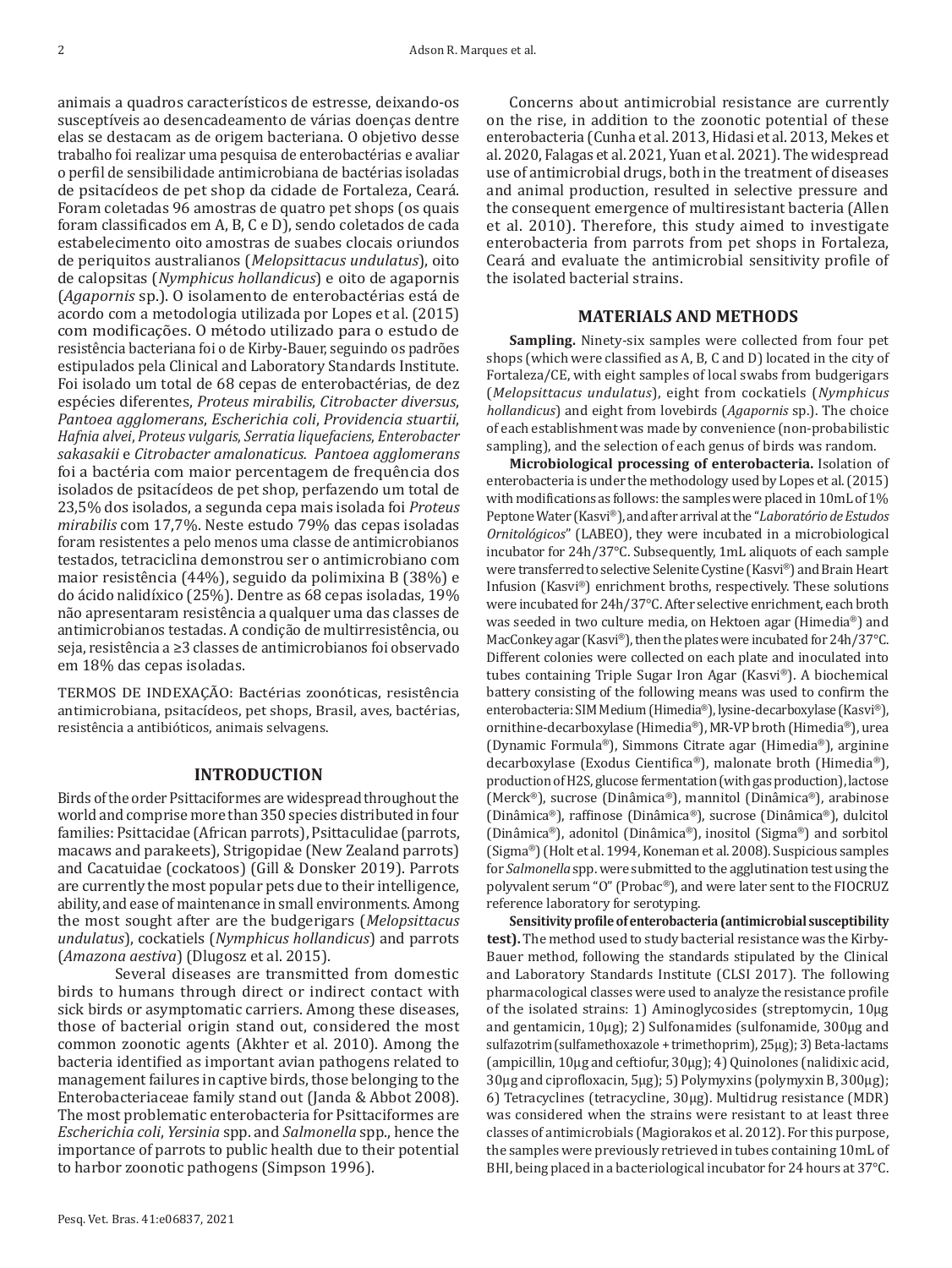Subsequently, aliquots of the broth were seeded onto MacConkey agar plates and again incubated in an oven. Afterward, two to three units of bacterial colonies present on MacConkey agar were selected and seeded in 5mL tubes of saline solution. Then, a swab was moistened in the turbid saline solution and streaked on the surface of a plate containing Mueller-Hinton agar (Kasvi®), in which the antimicrobial discs were introduced. The plates were incubated at 37°C for 24h, and their reading was performed and interpreted according to the presence or absence of halos surrounding the drug discs, classified as resistant, intermediate or sensitive.

## **RESULTS**

# **Bacterial isolation**

Of the 96 samples collected, 68 enterobacteria strains were isolated from 10 different species, *Proteus mirabilis*, *Citrobacter diversus*, *Pantoea agglomerans*, *Escherichia coli*, *Providencia stuartii*, *Hafnia alvei*, *Proteus vulgaris*, *Serratia liquefaciens*, *Enterobacter sakasakii* and *Citrobacter amalonaticus* (Table 1). In pet shop A, two strains were isolated, one of *C. diversus* and one of *E. coli*. In pet shop B, 45 strains were isolated with the highest prevalence of *P. mirabilis.* In pet shop C, 13 enterobacteria were isolated, with *P. agglomerans* being the most prevalent. In pet shop D, eight strains were isolated with a higher prevalence of *E. coli*. In the samples collected from cockatiels (*Nymphicus hollandicus*), 72.87% (23/32) were positive for enterobacteria, with greater isolation of *P. agglomerans* (21.87%). In the budgerigars (*M. undulatus*),

65.62% (21/32) were positive for enterobacteria, being the most isolated *P. agglomerans* (18.75%); in lovebirds (*Agapornis* sp.), 75% (24/32) were positive for enterobacteria with a higher frequency of isolate *P. mirabilis* (18.75%) (Table 2). *P. agglomerans* was the bacterium with the highest frequency of isolates from pet shop parrots, making up 23.5% of the isolates; the second-most isolated strain was *P. mirabilis* with 17.7%. For the bacteria *Citrobacter amalonaticus* and *P. vulgaris*, only one strain of each bacterium was isolated.

#### **Antimicrobial resistance**

Tetracycline proved to be the antimicrobial by which the strains showed greater resistance with a survival rate of 44%, followed by polymyxin B (38%) and nalidixic acid (25%). Among the bacterial species isolated, 50% of the strains of *P. agglomerans* were resistant to tetracycline. Resistance to polymyxin B (37%) and streptomycin (31%) was also observed. *P. mirabilis* showed high resistance to tetracycline and polymyxin B, both with 83% resistance. *S. liquefaciens* showed resistance to sulfonamide and nalidixic acid, both with 55% resistance. All strains were sensitive to ceftiofur (Table 3). Among the 68 strains isolated in this study, 19% did not show resistance to any of the classes of antimicrobials tested. The condition of multidrug resistance - resistance to ≥3 classes of antimicrobials - was observed in 18% of the isolated strains (Table 4). Intermediate strains were not observed in the present study.

**Table 1. Frequency of bacterial isolates from 96 individual cloacal samples collected from pet shop parrots (A, B, C and D) in the city of Fortaleza**

| the thy of fortaleza     |   |    |    |   |                  |
|--------------------------|---|----|----|---|------------------|
| Isolated bacteria        | А | B  | U  | D | Total/Percentage |
| Pantoea agglomerans      |   | 9  | ל. |   | 16(23.5%)        |
| Proteus mirabilis        |   | 10 |    |   | 12(17.7%)        |
| Serratia liquefaciens    |   |    |    |   | $9(13.2\%)$      |
| Citrobacter diversus     |   | 6  |    |   | $9(13.2\%)$      |
| Escherichia coli         |   |    |    | 3 | $9(13.2\%)$      |
| Hafnia alvei             |   | :כ |    |   | $6(8.8\%)$       |
| Providencia stuartii     |   | 3  |    |   | $3(4.4\%)$       |
| Enterobacter sakasakii   |   |    |    |   | 2(3%)            |
| Citrobacter amalonaticus |   |    |    |   | $1(1.5\%)$       |
| Proteus vulgaris         |   |    |    |   | $1(1.5\%)$       |
| <b>TOTAL</b>             |   | 45 | 13 | 8 | 68(100%)         |
|                          |   |    |    |   |                  |

| Table 2. Frequency of bacterial isolates from budgerigars (Melopsittacus undulatus), lovebirds (Agapornis sp.) and cockatiels |
|-------------------------------------------------------------------------------------------------------------------------------|
| (Nymphicus hollandicus)                                                                                                       |

| Isolated bacteria        | $M.$ undulatus (n=32) | Agapornis sp.<br>$(n=32)$ | N. hollandicus<br>$(n=32)$ |  |  |
|--------------------------|-----------------------|---------------------------|----------------------------|--|--|
| Pantoea agglomerans      | 6(18.75%)             | 3(9.37%)                  | 7(21.87%)                  |  |  |
| Proteus mirabilis        | 3(9.37%)              | 6(18.75%)                 | 3(9.37%)                   |  |  |
| Serratia liquefaciens    | $1(3.12\%)$           | $4(12.5\%)$               | $4(12.5\%)$                |  |  |
| Citrobacter diversus     | 3(9.37%)              | $5(15.62\%)$              | $1(3.12\%)$                |  |  |
| Escherichia coli         | $3(9.37\%)$           | 2(6.25%)                  | $4(12.5\%)$                |  |  |
| Hafnia alvei             | $1(3.12\%)$           | $3(9.37\%)$               | 2(6.25%)                   |  |  |
| Providencia stuartii     | 2(6.25%)              | $1(3.12\%)$               | $\Omega$                   |  |  |
| Enterobacter sakasakii   | $1(3.12\%)$           | $\Omega$                  | $1(3.12\%)$                |  |  |
| Citrobacter amalonaticus | $1(3.12\%)$           | $\Omega$                  | $\Omega$                   |  |  |
| Proteus vulgaris         |                       | $\Omega$                  | $1(3.12\%)$                |  |  |
| <b>TOTAL</b>             | 21 (65.62%)           | 24 (75%)                  | 23 (72.87%)                |  |  |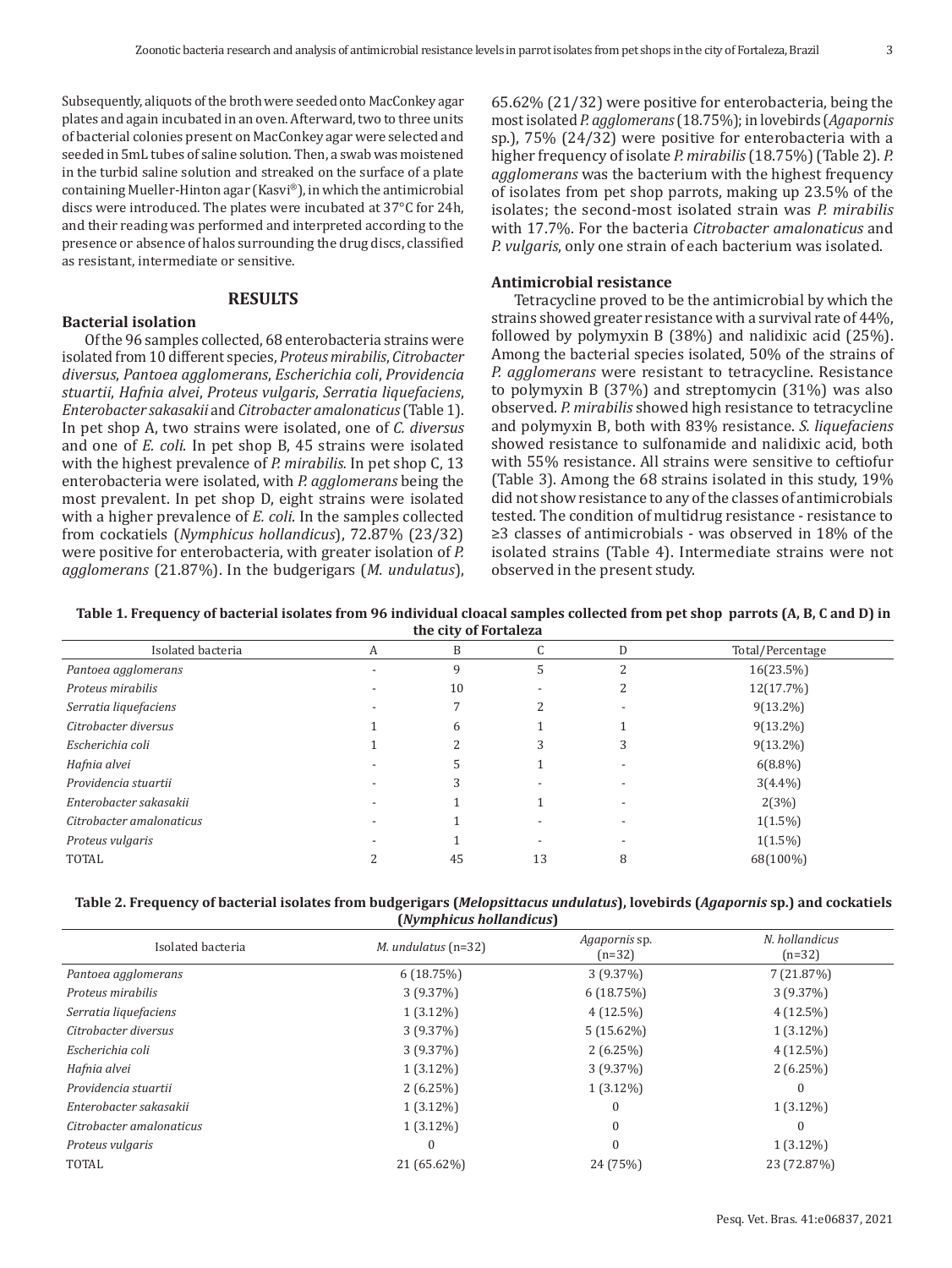**Table 3. Frequency of antimicrobial resistant enterobacteria tested from samples isolated from pet shop parrots in Fortaleza**

| Isolated bacteria                                      | AMP | <b>GEN</b> | <b>EST</b>               | <b>SUL</b> | <b>CIP</b>               | <b>SUT</b> | <b>TET</b> | <b>CFT</b>               | POL | <b>NAL</b> |
|--------------------------------------------------------|-----|------------|--------------------------|------------|--------------------------|------------|------------|--------------------------|-----|------------|
| Pantoea agglomerans(16)                                |     |            | $\mathcal{D}$            | 4          |                          | 4          | 8          |                          | b   |            |
| Proteus mirabilis(12)                                  |     |            |                          |            |                          |            | 10         |                          | 10  |            |
| Serratia liquefaciens(9)                               |     |            | ∠                        | C.         |                          | 3          |            |                          |     |            |
| Citrobacter diversus(9)                                |     |            |                          |            |                          |            |            |                          |     |            |
| Escherichia coli (9)                                   |     |            |                          |            |                          |            |            | $\overline{\phantom{0}}$ |     |            |
| Hafniaalvei (6)                                        |     |            |                          | 3          |                          |            |            |                          |     |            |
| Providencia stuartii (3) <sup>†</sup>                  |     |            | -                        |            |                          |            |            |                          |     |            |
| Enterobacter sakasakii (2)                             |     |            | $\overline{\phantom{a}}$ |            | $\overline{\phantom{0}}$ |            |            |                          |     |            |
| Citrobacter amalonaticus (1)                           |     |            |                          |            |                          |            |            |                          |     |            |
| Proteus vulgaris (1)                                   |     |            |                          |            |                          |            |            |                          |     |            |
| <b>TOTAL (68)</b><br>and the company of the company of |     | -----      | 12                       | 16         |                          | 12         | 30         |                          |     |            |

AMP = ampicillin, GEN = gentamicin, EST = streptomycin, SUL = sulfonamide, CIP = ciprofloxacin, SUT = sulfamethoxazole+trimethoprim, TET = tetracycline, CFT = ceftiofur, POL = polymyxin B, NAL = nalidixic acid; † *Providencia stuartii* intrinsic resistance to gentamicin.

| Table 4. Multidrug-resistant enterobacteria (MDR) isolated |
|------------------------------------------------------------|
| from pet shop parrots                                      |

|                              | . .                             |
|------------------------------|---------------------------------|
| Number of antibiotic classes | Number of resistant strains (%) |
| 0                            | 13 (19%)                        |
| 1                            | 18 (26%)                        |
| 2                            | 24 (35%)                        |
| 3                            | 6(9%)                           |
| 4                            | 5(7%)                           |
| 5                            | $1(1\%)$                        |
| 6                            | $1(1\%)$                        |
| Total                        | 68 (100%)                       |
|                              |                                 |

#### **DISCUSSION**

The absence of *Salmonella* spp. has been reported in several recent Brazilian studies on birds raised in captivity, with little or no detection of this bacterium in apparently healthy birds (Horn et al. 2015, Lopes et al. 2015). Gopee et al. (2000) mention that free-living birds are identified as potential carriers of pathogens to the interior of animal herds but that the frequency of *Salmonella* spp. in captive birds is relatively low compared to mammals and reptiles.

According to the study by Dlugosz et al. (2015), *Salmonella* spp. was also not isolated in 86 fecal samples of cockatiels kept in a domestic environment in the metropolitan region of Curitiba. In Ceará, a research was carried out with budgerigars and cockatiels from the domestic environment, not being isolated *Salmonella* spp. (Bezerra et al. 2013, Lima 2016). Retrospective studies reinforce the difficulty in isolating the agent in these species. As for lovebirds, there is no specific research in Brazil for this species.

Of the 96 samples collected in that study, 68 were positive (70%) for bacterial growth, which corroborates the research by Lopes et al. (2015), who found the presence of enterobacteria in about 71% of the 167 parrots investigated. These findings indicate that the rate of isolation of enterobacteria in cloacal samples of parrots occurs at a high level. As the birds were healthy, it can be assumed that these microorganisms are occurring in equilibrium with the intestinal microbiota without causing any apparent clinical disease.

The most isolated microorganism in this study was *Pantoea agglomerans*, a bacterium commonly found in the environment, which is rarely responsible for infections in humans, although it is often a causative factor of a series of occupational diseases (Büyükcam et al. 2018). The most common *P. agglomerans* infections in humans involved wound infections (35.7%), pneumonia (21.4%) and urinary tract infections (21.4%) (Büyükcam et al. 2018). *P. agglomerans* has been identified as a possible cause of disease in vertebrate animals, but compared to humans, there are only a few reports of infections in this group (Dutkiewicz et al. 2016). Commonly found in nature, especially in plants, water, soil, and animals (Delétoile et al. 2009), this bacterium has also been isolated in clinically healthy poultry, being the most isolated in that study, with 25% positivity (Beleza et al. 2019).

The second most isolated microorganism belongs to the *Proteus mirabilis* species. It is considered an opportunistic microorganism that can cause disorders in the upper respiratory system and pododermatitis, associated with infections in wild birds (Olinda et al. 2012). *P. mirabilis* is the second most common cause of urinary tract infections in humans after *Escherichia coli* (Pishbin & Mehrabian 2020).

According to Fudge (2001)*, Serratia* spp. cause opportunistic infections in mammals, including humans. Although this microorganism is not part of the physiological microbiota of parrots and predators, the association of *Serratia* spp. with the disease in these species, what can occur is an impairment of the general status of the bird.

In the present study, nine strains of *E. coli* were isolated, representing 13% positivity. The percentage of isolation of *E.coli* is below the average of researches carried out with captive parrots in Brazil. Hidasi et al. (2013) obtained 33.9% isolation, Lopes et al. (2015) 46.5% and Lima (2020) 73.1%. The low isolation index may be associated with several factors, such as using antimicrobials as growth promoters, among others.

*E. coli* is part of the microbiota of apparently healthy birds. However, some strains with virulence genes can cause severe disease in both birds and humans, and under immunodeficiency conditions, it can be a potential causative agent of secondary infections. The maintenance of parrots in the domestic environment contributes to the conservation of the species, but the captive environment can favor intestinal colonization by enterobacteria (Knöbl et al. 2017).

There was the lowest percentage of isolated strains with 3% in pet shop A, and pet shop B had the highest isolation rate with 66%. Several factors can be related to a high rate of isolation of enterobacteria, poor management of the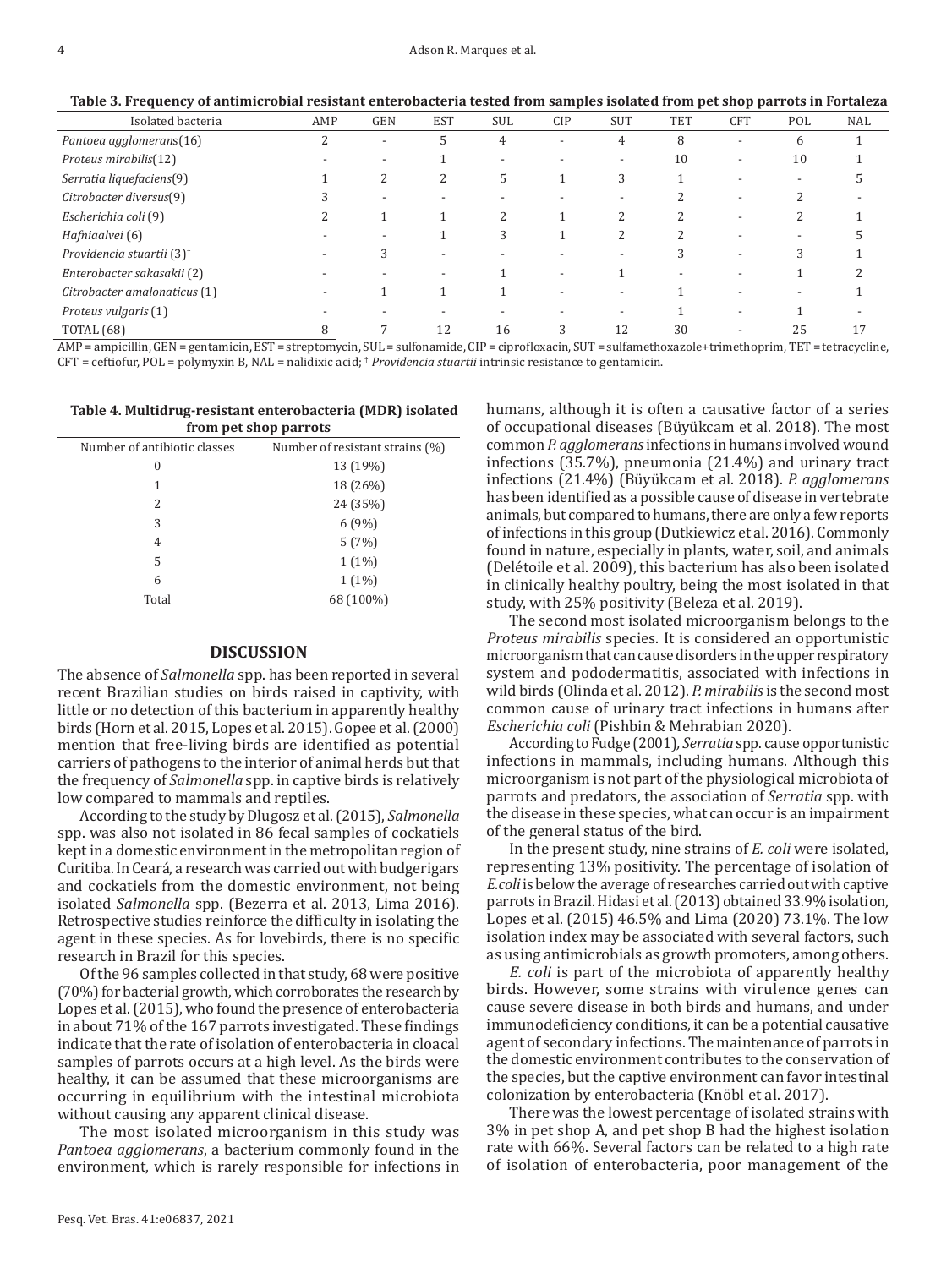environment or animals, incorrect hygiene of feeders and drinkers, prophylactic antibiotic therapy, contact with freerange birds, breeding with different species and excess of individuals per cage, which may predispose to stress and subsequent low immunity.

In the studies carried out by Machado et al. (2018) and Teixeira (2019), there was high sensitivity to ceftiofur in the antimicrobial sensitivity test, results similar to those found in this research. However, other studies demonstrate a high rate of resistance to ceftiofur, Matias et al. (2016) had 71.67% resistance to the antimicrobial mentioned above.

The increase in antimicrobial resistance rates in the Enterobacteriaceae family significantly reduces the number of effective medications that can be used to treat infections caused by these pathogens (Falagas et al. 2010). In this study, 79% of the isolated strains were resistant to at least one class of antimicrobials tested.

In the study by Lima (2016), the highest rates of antimicrobial resistance of enterobacteria isolated from captive parrots were sulfonamide (54.4%), followed by amoxicillin (20.2%) and tetracycline (17.7%). In research on parrots, studies that assess the antimicrobial sensitivity of members of the Enterobacteriaceae family are not uniform (Lopes et al. 2015, Matias et al. 2016, Teixeira 2019, Lima 2020).

The high resistance rates for the isolated bacteria suggest greater caution in the use of these drugs. Lopes et al. (2015) evaluated enterobacteria isolates from trafficking parrots and detected an antimicrobial resistance rate for tetracycline of 48.7%. In this study, tetracycline proved to be the antimicrobial to which the strains were more resistant (44%) when compared to other antimicrobials, followed by polymyxin B (38%) and nalidixic acid (25%). Hidasi et al. (2013), when analyzing parrots from Cetas/GO, detected 64.5% resistance rates for tetracycline, which denotes the importance of resistance to this antimicrobial in terms of therapies to combat bacteria belonging to the Enterobacteriaceae family.

Studies of resistance to tetracyclines naturally occurring in autochthonous environmental bacteria, representative of populations existing before the extensive use of tetracyclines, support the view that the emergence of resistance is an event that followed the introduction of these agents in human, veterinary and agroindustry use (Roberts 2005). Tetracycline is one of the main antimicrobials used in the treatment of bacterial diseases in birds. Today there are several specific commercial formulations for birds, powder solutions, liquids, and formulations for parenteral administration. The lack of control in the distribution and sale of this drug in veterinary stores and its indiscriminate use by the population may aggravate the emergence of resistant enteropathogens, as observed in the present study.

Among the bacterial species studied, 50% of the strains of *P. agglomerans* were resistant to tetracycline. In other studies that isolated *P. agglomerans*, they obtained different resistance patterns, with the highest rates being for ampicillin (52.2%) and sulfonamides (34.8%) (Lopes et al. 2015).

The multidrug resistance rate in this study was 18%. Lopes et al. (2015) had 57.8% of multidrug resistance in isolated samples of parrots from trafficking, while Lima (2020) observed a total of nine multidrug-resistant strains of the 117 strains tested. Hidasi et al. (2013) had 40 samples (23.25%) in multi-resistance conditions. The findings in this research and data in the literature does not suggest a pattern for the multi-resistance condition, a factor that may be related to the use of different antimicrobials in that group of birds in that particular region.

Although enterobacteria with a high rate of antimicrobial multi-resistance have not been evidenced, the presence of resistant strains, including more than one antimicrobial, becomes a problem. There is the possibility of developing multiresistant strains with the transfer of resistance genes to other bacterial species. This scenario is likely to trigger an epidemiological picture of dissemination to keepers and other animals from the same domestic environment.

## **CONCLUSIONS**

It was found that budgerigars (*Melopsittacus undulatus*), cockatiels (*Nymphicus hollandicus*) and lovebirds (*Agapornis* sp.) from pet shops harbor bacteria potentially pathogenic to other animals, including humans. *Pantoea agglomerans* were the most isolated bacterium in clinically healthy parrots, an opportunistic pathogen that can cause diseases in birds and humans under certain conditions.

Tetracycline proved to be the antimicrobial by which the strains showed greater resistance when compared to other antimicrobials. The indiscriminate use of tetracyclines in veterinary trades and clinics has triggered accelerated and aggressive resistance to these antimicrobials. Therefore, monitoring the use and consumption of antimicrobials in pet birds must be reinforced and adhered to by veterinarians and pharmaceutical industries.

The intelligent use of antimicrobials in clinical routine and animal production is still the best way to prevent the increase and spread of bacterial resistance. The collection of this information, innovative research, and exchange of information between universities, research centers, and health professionals are essential to suppress the effects of bacterial multi-resistance and its consequences on the population health.

Therefore, it is essential to routinely microbiological monitoring of birds in these breeding sites so that, through isolation, bacterial identification and antimicrobial susceptibility testing, an adequate antibiotic therapy program can be instituted and appropriate adjustments in the management of these birds.

**Conflict of interest statement.**- The authors declare no conflict of interest.

### **REFERENCES**

- Akhter J., Hossain M.T., Islam M.T., Siddique M.P & Islam M.A. 2010. Isolation and identification of microflora from apparently healthy caged parrots of Dhaka Zoo of Bangladesh. Bangl. J. Vet. Med. 8(1):5-10. <https://dx.doi. org/10.3329/bjvm.v8i1.8349>
- Allen H.K., Donato J., Wang H.H., Cloud-hansen K.A., Davies J. & Handelsman J. 2010. Call of the wild: antibiotic resistance genes in natural environments. Nat. Rev. Microbiol. 8(4):251-259. <https://dx.doi.org/10.1038/nrmicro2312> <PMid:[20190823](https://pubmed.ncbi.nlm.nih.gov/20190823)>
- Beleza A.J.F., Maciel W.C., Carreira A.S., Bezerra W.G.A., Carmo C.C., Havt A., Gaio F.C. & Teixeira R.S.C. 2019. Detection of Enterobacteriaceae, antimicrobial susceptibility, and virulence genes of *Escherichia coli* in canaries (*Serinus canaria*) in northeastern Brazil. Pesq. Vet. Bras. 39(3):201-208. <https:// dx.doi.org/10.1590/1678-5150-PVB-5829>